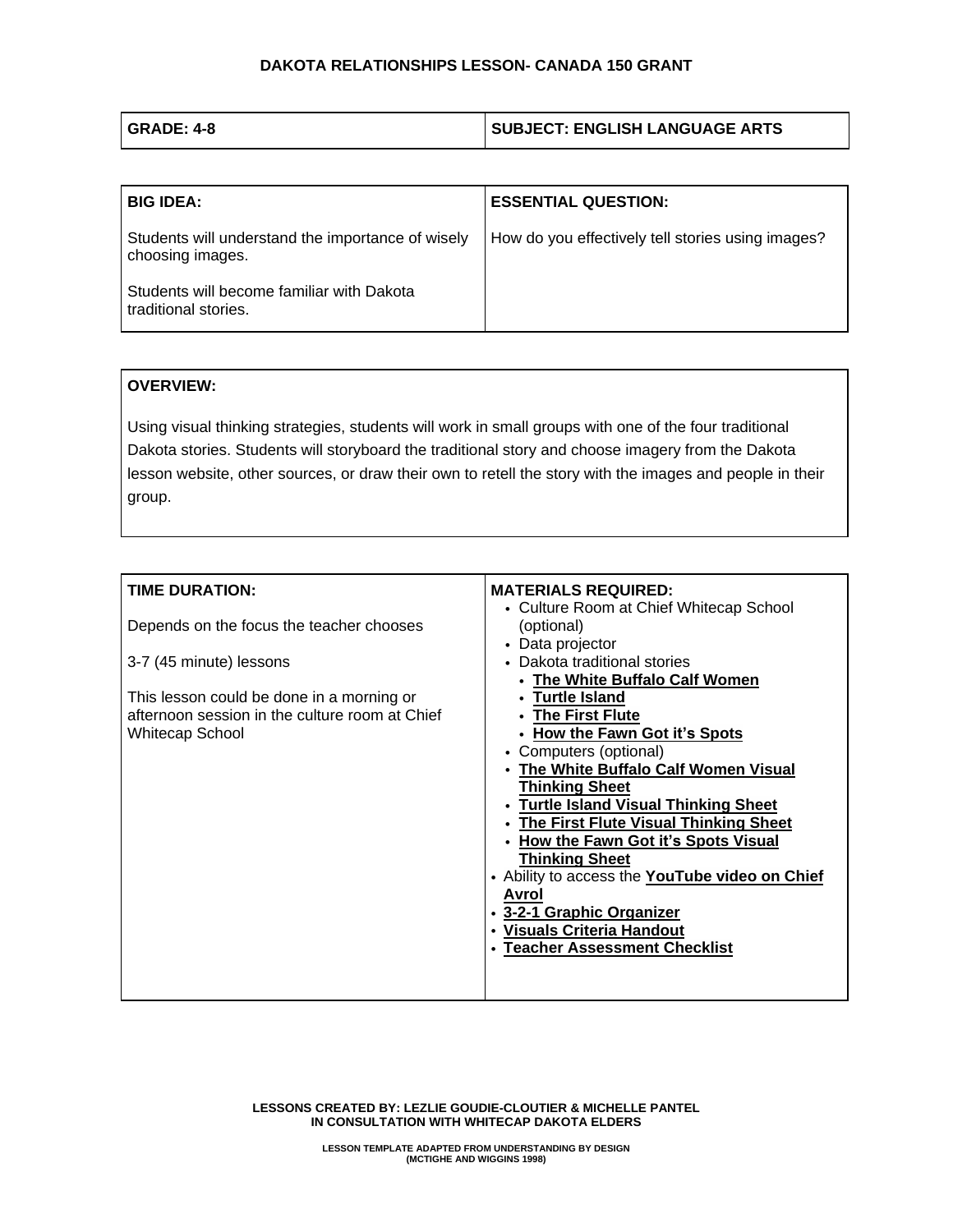## **STAGE 1: SASKATCHEWAN CURRICULUM OUTCOME**

There are many outcomes in the English Language Arts Saskatchewan Curriculum that this lesson might meet. It depends on what the teacher chooses to focus on. The lesson has been left in a broad format so that teachers can adapt parts of the lesson to better meet the specific outcome that is being addressed. Some outcomes that could be addressed are as follows:

#### **Reading**

- **[CR4.4](https://curriculum.gov.sk.ca/webapps/moe-curriculum-BBLEARN/CurriculumOutcomeContent?id=30&oc=64883)**, **[CR5.4](https://curriculum.gov.sk.ca/webapps/moe-curriculum-BBLEARN/CurriculumOutcomeContent?id=31&oc=64964)**, **[CR6.4](https://curriculum.gov.sk.ca/webapps/moe-curriculum-BBLEARN/CurriculumOutcomeContent?id=32&oc=73780)**, **[CR7.6](https://curriculum.gov.sk.ca/webapps/moe-curriculum-BBLEARN/CurriculumOutcomeContent?id=32&oc=73780)**, **[CR8.6](https://curriculum.gov.sk.ca/webapps/moe-curriculum-BBLEARN/CurriculumOutcomeContent?id=34&oc=74191)**: Emphasizes reading for various purposes of First Nations, Inuit, and Métis texts for comprehension
- **[CR8.3](https://curriculum.gov.sk.ca/webapps/moe-curriculum-BBLEARN/CurriculumOutcomeContent?id=34&oc=74172)**, **[CR7.3](https://curriculum.gov.sk.ca/webapps/moe-curriculum-BBLEARN/CurriculumOutcomeContent?id=33&oc=73963)**: Emphasizes the cues and conventions of a text

#### **Representing**

• **[CC4.2](https://curriculum.gov.sk.ca/webapps/moe-curriculum-BBLEARN/CurriculumOutcomeContent?id=30&oc=64899)**, **[CC5.2](https://curriculum.gov.sk.ca/webapps/moe-curriculum-BBLEARN/CurriculumOutcomeContent?id=31&oc=64980)**, **[CC6.4](https://curriculum.gov.sk.ca/webapps/moe-curriculum-BBLEARN/CurriculumOutcomeContent?id=32&oc=73846)**, **[CC7.5](https://curriculum.gov.sk.ca/webapps/moe-curriculum-BBLEARN/CurriculumOutcomeContent?id=33&oc=74054)**, **[CC8.5](https://curriculum.gov.sk.ca/webapps/moe-curriculum-BBLEARN/CurriculumOutcomeContent?id=34&oc=74248)**: Emphasizes communicating understanding incorporating visuals

#### **STAGE 2: ASSESSMENT**

- **Teacher [Assessment](https://dakotalessons.ca/wp-content/uploads/2018/01/Teacher-Assessment-Checklist-1-1.pdf) Checklist**
- **Visuals Criteria [Handout](https://dakotalessons.ca/wp-content/uploads/2018/01/Visuals-Criteria.pdf)**

# **STAGE 3: PROCEDURES**

### **MOTIVATIONAL SET:**

- 1. If you have an opportunity to use the Culture Room at Chief Whitecap School please book the room as this lesson would be effectively delivered there.
- 2. Prepare students for viewing the **[YouTube](https://www.youtube.com/watch?v=PHqVdZmpRgI&feature=youtu.be) video of Chief Arvol Looking Horse** Speaking of the White Buffalo Prophecy. You can use the **3-2-1 Graphic [Organizer](https://dakotalessons.ca/wp-content/uploads/2018/01/3-2-1-Graphic-Organizer.pdf)** and have students record as they listen (this could be handed in for evidence on listening):
	- 3 key points they took from the video.
	- 2 connections they made to their life, the world, or other information they have heard or read.
	- 1 question or wonder they are left with.
- 3. Discuss key elements of the what was shared in the video and what students recorded as they listened to the video. (Portions or all of the video might need to be viewed more than once)
- 4. Discuss with students how Chief Arvol tells the story of the White Buffalo Women. How would visuals help you to visualize the story better?

**LESSONS CREATED BY: LEZLIE GOUDIE-CLOUTIER & MICHELLE PANTEL IN CONSULTATION WITH WHITECAP DAKOTA ELDERS**

> **LESSON TEMPLATE ADAPTED FROM UNDERSTANDING BY DESIGN (MCTIGHE AND WIGGINS 1998)**